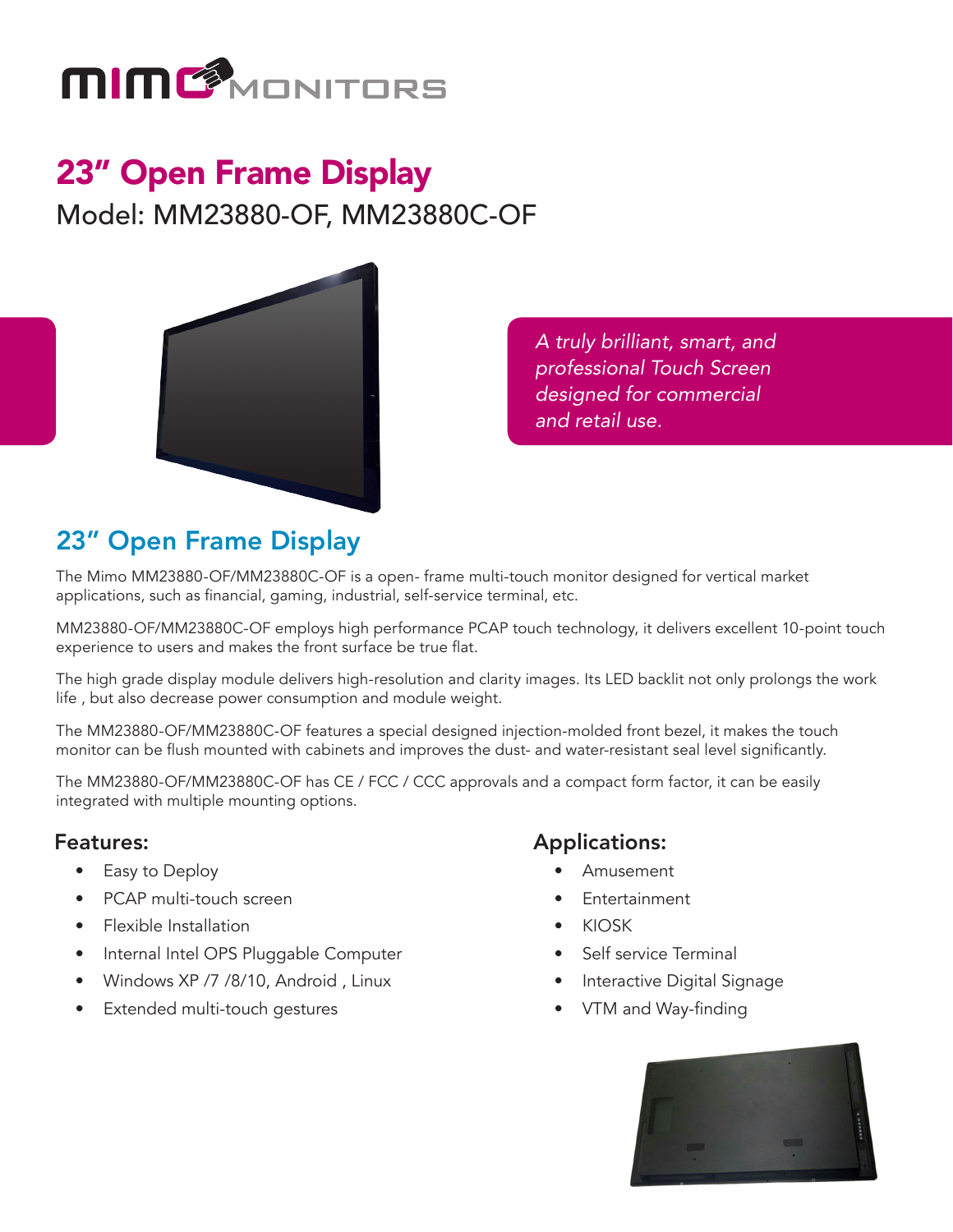# Product Specifications

| <b>LCD Panel</b> | Backlight               | <b>LED</b>                                          |
|------------------|-------------------------|-----------------------------------------------------|
|                  | <b>Brightness</b>       | LCD Panel: 250 cd/m2                                |
|                  | Contrast Ratio          | 1000:1                                              |
|                  | Viewing Angle           | Horizontal: 178° (89°/89°) Vertical: 178° (89°/89°) |
|                  | Response Time           | 14 ms                                               |
|                  | Supported Color         | 16.7M Colors                                        |
|                  | Resolution              | 1920 × 1080 @ 60 Hz                                 |
|                  | Input Format            | RGB Analog Signal/ Digital Signal                   |
|                  | Video Inputs            | VGA / HDMI                                          |
|                  |                         |                                                     |
| Mechanical       | <b>Dimensions</b>       | $573.2$ mm × 345.1mm × 42.0mm                       |
|                  | Wall Mount Type         | Side Mounting Bracket2VESA 75mm&100mm               |
|                  |                         |                                                     |
| Electrical       | Power Supply            | Input: DC 12V±5%                                    |
|                  | <b>Normal Operation</b> | $\leq$ 27W (typ.)                                   |
|                  | Power Off               | $\leq$ 1 W (typ.)                                   |
|                  |                         |                                                     |
| Environmental    | Operation               | 0 °C ~ 40 °C, 90% RH                                |
|                  | Storage                 | -20 °C ~ 60 °C, 90% RH                              |
|                  |                         |                                                     |
| Touch            | Glass                   | Tempered Glass 3mm                                  |
|                  | Touch points            | 10                                                  |
|                  | Touch technology        | Projected Capacitive (PCAP)                         |
|                  | <b>Touch Method</b>     | Finger / Capacitive Pen                             |
|                  | Touch Lifespan          | ≥50,000,000                                         |
|                  | Calibration             | No calibration tool                                 |
|                  | Response time           | 10 <sub>ms</sub>                                    |
|                  | Connection              | <b>USB 2.0</b>                                      |
|                  | Multi-touch             | Windows7/8, Android                                 |
|                  | Single-point OS         | Windows XP, Linux                                   |